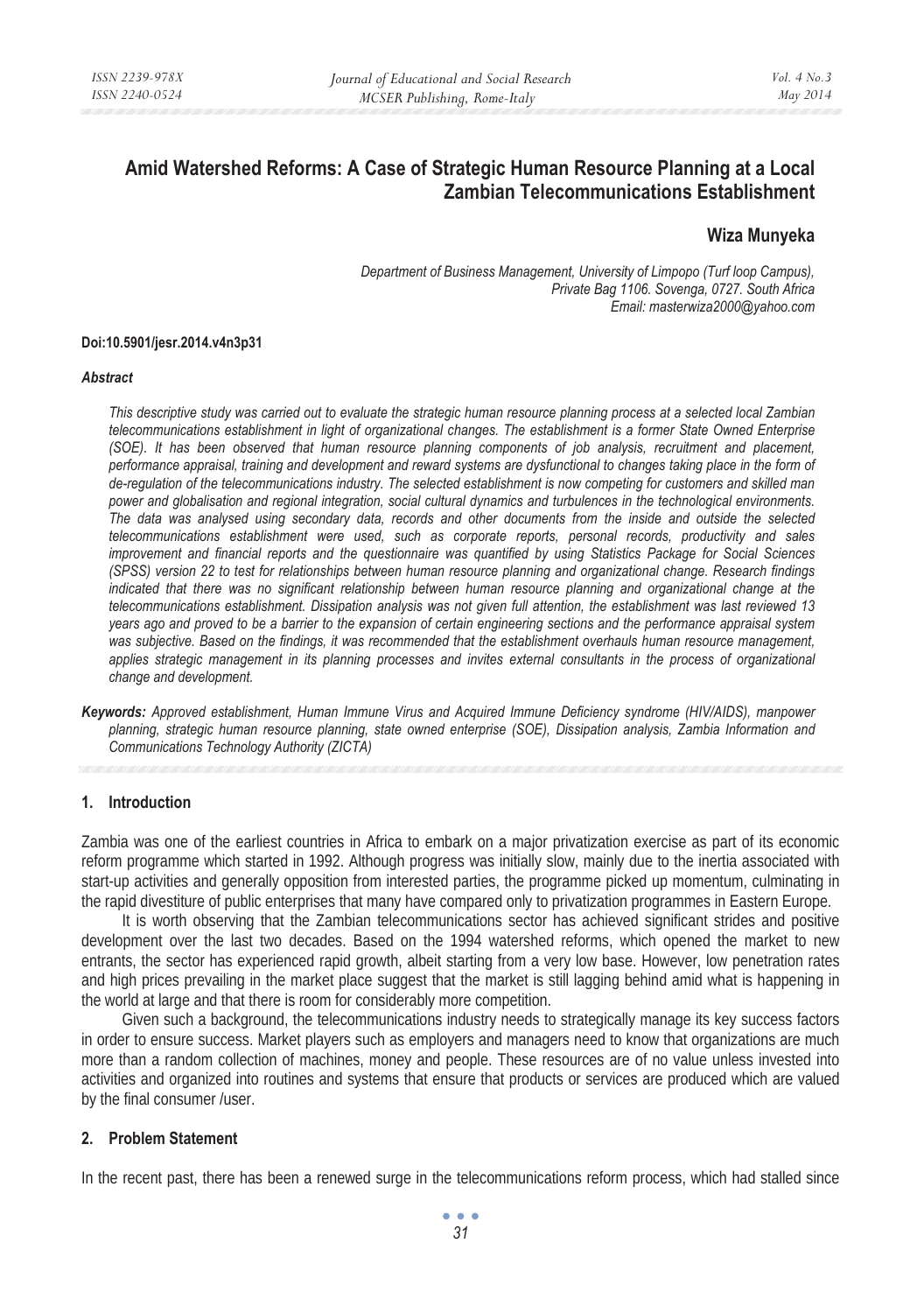| ISSN 2239-978X | Journal of Educational and Social Research | Vol. $4$ No. $3$ |
|----------------|--------------------------------------------|------------------|
| ISSN 2240-0524 | MCSER Publishing, Rome-Italy               | May 2014         |
|                |                                            |                  |

the 1994 liberalisation of the sector. In the period 2009 to 2010, the government has undertaken major reform initiatives that are intended to further open the market to new entrants and to enhance competition. These measures include the development of a national Information and Communications Technology (ICT) policy, enactment of the Information and Communications Act in 2009, partial privatization of the loss-making incumbent State Owned Enterprise, and liberalisation of the international gateway, which has resulted in significant tariff reductions (Government of Republic of Zambia, Information and Communications Technology (ICT) Act (Act No. xx of 2009).

However, the much-anticipated further market opening is unlikely to happen soon. In the wake of the decision to privatize the local State Owned Enterprise, the decision to allocate a substantial capacity of local electricity supply company optic fibre network to the local State Owned Enterprise to make it more attractive to potential investors gives the State Owned Enterprise significant dominance in the provision of broadband services. This policy drift is in sharp contrast to the core objective of the National Information and Communications Technology (ICT) Policy and ICT Act of 2009, which is development of a competitive ICT industry in Zambia. Government should rescind the ban on issuance of new mobile and Public Switched Telephone Network (PSTN) licences if the sector is to grow through new competitive investments. In the face of these developments, the task of the Zambian Information and Communications Technology Authority (ZICTA) is a very difficult undertaking. Results from a recent Telecommunication Regulatory Environment (TRE) assessment, suggest that additional and significant challenges remain around interconnection and tariff regulation, consumer protection and quality of services. To effectively tackle these challenges, Zambia Information and Communications Technology Authority (ZICTA) needs to enhance its credibility and claim the autonomy bestowed on it by the ICT Act of 2009 by building on its competences, and ensuring transparency and predictability in decision-making (Government of Republic of Zambia, Information and Communications Technology (ICT) Act (Act No. xx of 2009).

All these changes including that of globalisation and Human Immune Virus and Acquired Immune Deficiency syndrome (HIV/AIDS) has led to evolution of companies into multinational corporations (MNCs) and global corporations have affected organizations in a number of ways such that others have failed to cope while others have managed to survive and almost all are fighting for scarce resources and markets for their products and/or services to sustain their operations and remain competitive and profitable.

In response to this, five process models of organizational change were developed to shade understanding of the recommended change management principles that increase the probability of successful implementation. Process models of organizational change include specific change management principles that can be followed by organizations to increase their probability of successful implementation (Kinicki & Kreitner 2006). The importance of process models of organizational change was supported by Holt, Self, Thal & Lo*'s* (2003) comment that the extent to which organizations are able to achieve the benefits of new business practices is directly affected by the influence strategies used by organizational leaders to implement the change.

Although these process models originated in the 1990's and early 2000's, these process models are still relevant to current research and are widely cited in the literature today (Kinicki and Kreitner 2006). Ates and Bititchi (2011) noted that organizations today still place heavy emphasis on implementation, although unfortunately the planning and preparation phases are sometimes less emphasized, which can lead to less success.

## **3. Objectives of the Study**

The objectives of this study were to:

- Establish how the telecommunications establishment is doing to its human resource planning in the context of organizational changes and environmental challenges that it is faced with.
- $\triangle$  Identify the dissipation rates and patterns as well as identify the major variables that seem to influence them.
- $\div$  Find out what proactive human resources policies are being put in place in helping employees cope with the threat of HIV/AIDS pandemic on employee performance/productivity.
- Make recommendations on human resource planning within the telecommunications establishment.

## **4. Literature Review**

## *4.1 Theoretical framework*

The more central roles of human resource planning are to prepare dates which assists management in making decision about the future direction of the organization, to help reduce uncertainty and risk by supplying pertinent information about

> $\bullet$   $\bullet$   $\bullet$ *32*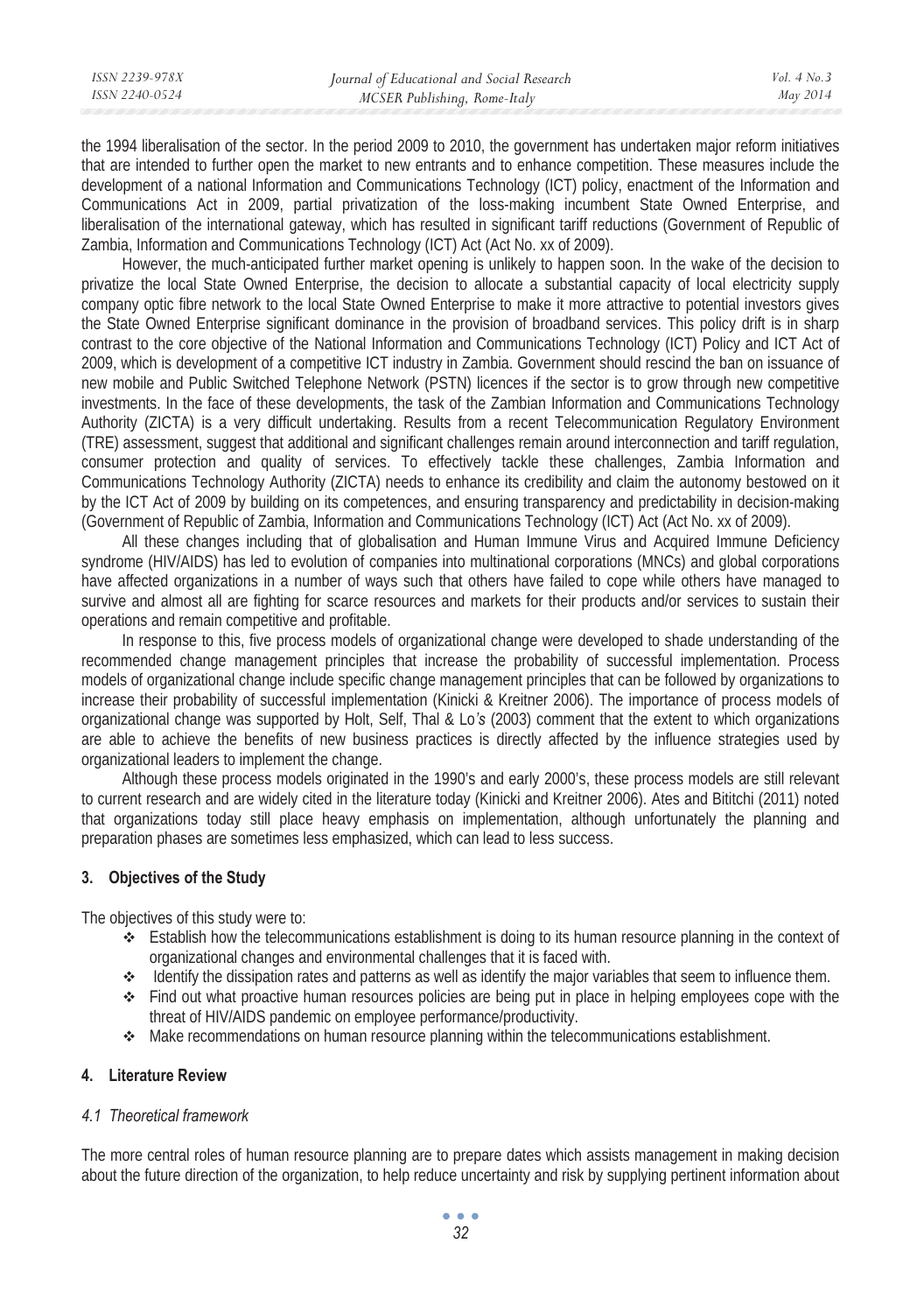the future and to promote organizational efficiency and effectiveness and optimal utilisation of human resources.

#### *4.2 A brief history of telecommunications in Zambia*

The history of telecommunications in Zambia (then known as Northern Rhodesia) dates back to 1913, when the first manual phone was installed in Livingstone. From 1913 until the advent of multi-party democracy in mid-1990s and the reform of markets globally, the provision of telecommunications services in the country remained a state monopoly.

From 1991 to 2005, government policy on telecommunications was informed by the general economic policy with emphasis on private sector-led economic growth and the Telecommunications Act of 1994, which provided a framework for liberalization of the sector (Habeenzu, 2003).

In 2001, the Government, with assistance from the Japanese International Cooperation Agency (JICA) through the United Nations Development Programme (UNDP), embarked on the formulation of a National Information and Communications Technology (ICT) policy. The policy formulation process – which was completed in 2005, was characterised by extensive stakeholder consultations, involving private sector, civil society, academia, local government structures and professional associations. This prolonged process also served to raise general public awareness of the role of Information and Communications Technologies (ICTs) in fostering socio-economic development (Munsaka, 2009).

The Information and Communications Technology (ICT) Policy was approved by the Government in 2005, on the eve of the World Summit on Information Society (WSIS) meetings in Tunis, and was officially launched in 2006 (Government of Republic of Zambia, Information and Communications Technology (ICT) Act (Act No. xx of 2009).

The former state owned Telecommunications establishment came into being in 1994 following the passing of the Telecommunications Act (Chapter 469 of the Laws of Zambia). The establishment was responsible for the country's telecommunications services under the supervision of the Communications Authority (CAZ). The Telecommunications Act has since been repealed and replaced with The Information and Communication Technologies Act No. 15 of 2009, which assigned The Zambia Information and Communication Technology Authority (ZICTA) as the regulatory body (Government of Republic of Zambia, Information and Communications Technology (ICT) Act (Act No. xx of 2009).

Being the largest telecommunications provider and 100% government owned, the telecommunications establishment enjoyed a wider scope of operating services than its local competitors and had a monopoly in the public switched telephone network (PSTN) and in the provision of Voice of Internet Protocol (VoiP) (www.statehouse.gov.zm).

Over the years however, this establishment became increasingly inefficient, lacking the resources and vigor to modernize and compete with other international telecommunications competitors (http://www.reuters.com).

In 2009, the Zambian government (then under Movement for Multi-party Democracy, MMD) made the decision to privatize the local state owned enterprise. In June 2010, 75% of shares of the state owned enterprise were sold for US\$257 million to a Libyan Multi – National Company leaving the Zambian Government still owning 25%.

#### *4.3 Human Resource Planning: What is it?*

When a new organization is set up, it needs human resources to fill up positions in the organization structure so that it can function. It needs people with the right skills, knowledge and abilities to carry out all the work as per respective job descriptions in all organizational areas.

Human resource planning is defined differently by different authors.

According to Milkovich and Boudreau (1993) human resource planning is the process of collecting and using information on the base of which it can be discussed the amount of resources spent on personnel activities.

According to Koubek (2007), personnel planning serves to achieve the goals of the organization by development prediction, setting the targets and realizing arrangements leading to current and future ensure of business tasks with adequate manpower.

Cascio (1992) states that human resource planning can be defined as an effort to anticipate future business and environmental demands on an organization and to provide the employees a way to fulfill that business in order to satisfy those demands.

Based on the definitions from different authors mentioned above, it can be said that each definition is a little different in its nature although they have common ideas that entail that the enterprises must have human resources necessary in the future in order to ensure the business objectives and requirements. This leads the enterprise to the have competitiveness and prosperity.

Human resource planning can be assessed in a wider perspective to mean comprehensive and balanced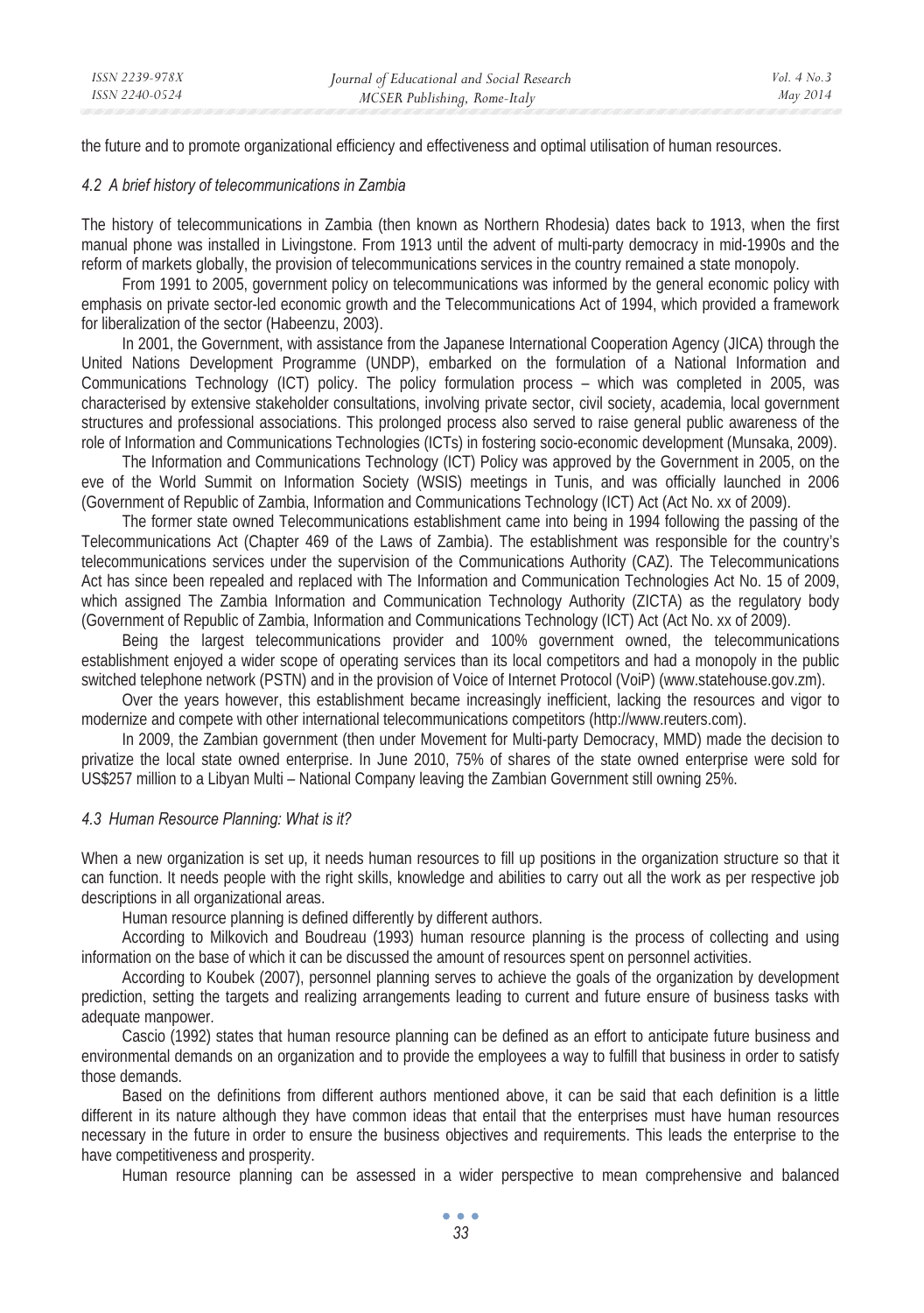approach to human resources (plan of the personnel development of employees) and in the strict meaning –it means planning the need of employees and planning the coverage of these needs (plan of employees, plan of staffing the jobs).

## **5. The Organizational Context of Human Resource Planning**

Human resource planning occurs within the context of the organization. "The extent to which it is used, and the approach adapted, will be contingent on the extent to which management reorganizes that success depends on fore casting future people requirements and implementing plans to satisfy those requirements", according to Armstrong (2008). The approach will also be affected by the degree to which it is possible to make accurate forecasts. Organizations working in difficult environments in which future activity levels are impossible to predict may depend on adhoc and short term measurements to recruit and keep people. However, even these businesses may benefit from those aspects of human resource planning that are concerned with policies for attracting and retaining key staff.

## **6. Schools of Thought of Strategic Management and Planning**

According to Chermack, Lynham, and Ruona (2001), there are three overarching schools of thought regarding the approach to strategic management and planning. These strategic management and planning schools of thought include: the rationalist, the evolutionist, and the processural (Chermack et al., 2001:12).

Strategic planning conducted under the assumptions of the Rationalist School believe that "there is indeed one best solution" (Chermack et al., 2001: 12). The strategist or strategic team is thus charged with developing the best solution or finding the one best or closest answer (Chermack et al., 2001).

Furthermore, strategists and organizations that subscribe to the Rationalist School of thought believe that only an elite few within the organization convene and formulate the strategic plan annually (Chermack et al., 2001).

According to Mintzberg (1990 as cited in Chermack et al., 2001), the Evolutionary School focuses on the past and retrospect. It believes that systems (organizations) can develop a memory of successful previous strategies (Chermack et al., 2001). In this regard, the unsuccessful and successful strategies are filtered are only successful strategies are utilized to drive success.

"The Processural School asserts that, although it is not possible to deliver optimal strategies through rational thinking alone, organizations members can instill and create processes within organizations that make it a more adaptive, whole system, capable of learning from mistakes" (Chermack et al., 2001). The Processural School believes that alternative futures are possible through the utilization of change management concepts (Chermack et al., 2001).

Van der Heijden (1997, 2000 as cited in Chermack et al., 2001) suggests that the Processural School views the organization as a living organism.

## **7. Organizational Change**

Studies have shown that approximately 70 percent of planned organizational change initiatives fail. One of the primary causes for these failures is the lack of reliable and valid diagnostic instruments to assess and track an organization's capacity for change (Pellettiere, 2006).

Too often, conventional approaches to organizational transformation resemble the Big Bang theory. Change occurs all at once, on a large scale and often in response to crisis. These approaches assume that people need to be jolted out of complacency to embrace new ideas and practices. To make that happen, senior management creates a sense of urgency or takes dramatic action to trigger change. Yet we know from a great deal of experience that Big Bang transformation attempts often fail, fostering employee discontent and producing mediocre solutions with little lasting impact ( Burnes & Jackson,2011; Golden-Biddle & Mao, 2011; McKinsey & Company, 2008 and Beer & Nohria, 2000).

Organizational change involves shifting the meanings that people attribute to the activities in which they are involved. That is, "there is hardly an organizational change which does not involve the re-definition, the re-labeling, or the re-interpretation of an organisational activity" (Tsoukas, 2005:99). In this regard, how a change is framed is part of the process of "selling" the change (Marshak & Grant, 2008).

# **8. Research Methodology**

A quantitative research design was used in this study to investigate strategic human resource planning in a selected local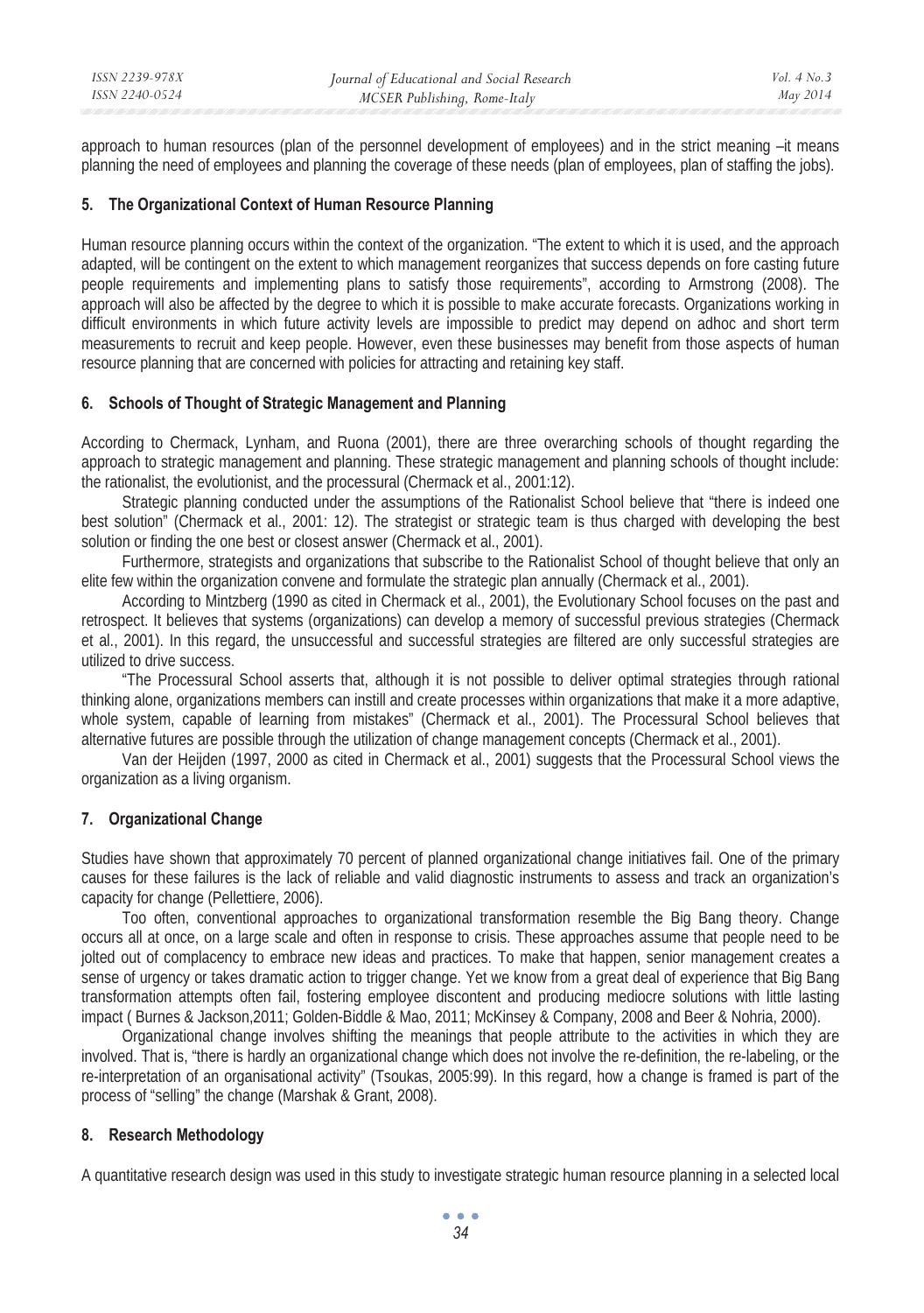Zambian telecommunications establishment.

#### *8.1 Sources of Data*

The major sources of data were primary and secondary. In establishing the background to the problem, secondary and internal establishment data were utilised in the process. In achieving the goal of the study, primary data relating to the use of questionnaires were used.

#### *8.2 Population and sample of the study*

The population consisted of members of staff at a selected local Zambian telecommunications establishment. Bless, Higson-Smith and Sithole (2013) defined population as the complete set of events, people or things to which the research findings are to be applied.

In this study, the research population constituted of Administration/Support (in this case Human Resources), Technical/Professional and Unionised staff.

#### *8.3 Sample size and Sampling Procedure*

To successfully conduct the research, stratified random sampling procedure was used. Stratified random sampling, according to Babbie (2013), is a modification of random sampling in which you divide the whole population into two or more strata based on one or more attributes. In this study, the participants were divided according to three categories of staff and a sample of 150 employees of which 25% came from the Administration/Support staff, another 25% from the Technical/Professional staff and the rest, and 50% from the unionized staff. The population size was 3255.

For this study, the probability sampling technique was used because it was considered to be unbiased and it was capable of leading to conclusions of wide general use.

#### *8.4 Research Design*

For a descriptive study of this nature, the methods used in the process of data collection were person-to-person interviews, record inspection and observation. Both structured and unstructured questionnaires and interviews were used in getting primary data. For the purposes of collecting secondary data, records and other documents from inside and outside the selected telecommunications Establishment were used, such as corporate reports, personal records, productivity and sales improvement and financial reports.

In case of internal and external validation of data, this was done by way of carrying out further discussions with certain staff members from all categories who were not part of the population sample and getting their views or opinions on issues that were raised in the questionnaires or interviews.

## *8.5 Data collection*

As the study is concerned with establishing how the selected communications establishment was doing its manpower planning in the context of organizational change processes, it was decided that what variables were going to be used. The questionnaire was constructed in a manner whereby responses were quantified by using Statistics Package for Social Sciences (SPSS) version 22 to process the results. Thus a Likert scale was used for almost all questions with the responses ranging from the least to the highest score. As a result, respondents indicated the degree of agreement or disagreement on the issues that were raised in the questionnaire. The classification of strongly agree, agree, strongly disagree, disagree and not certain made it possible for comparisons of agreement and disagreement to be made.

The nominal data method was used for other variables that need to be classified into pairs or groups such as dichotomies, like male or female. Thus, nominal scales were used for those statements where respondents were expected to state, in qualitative terms, category of their age, sex, etc. for some statements or questions, the list of alternatives did not exhaust all possible categories, but it was made sure that it included only those categories that were relevant to the study and the population tested, and therefore, could be classified in every case in the process of coding.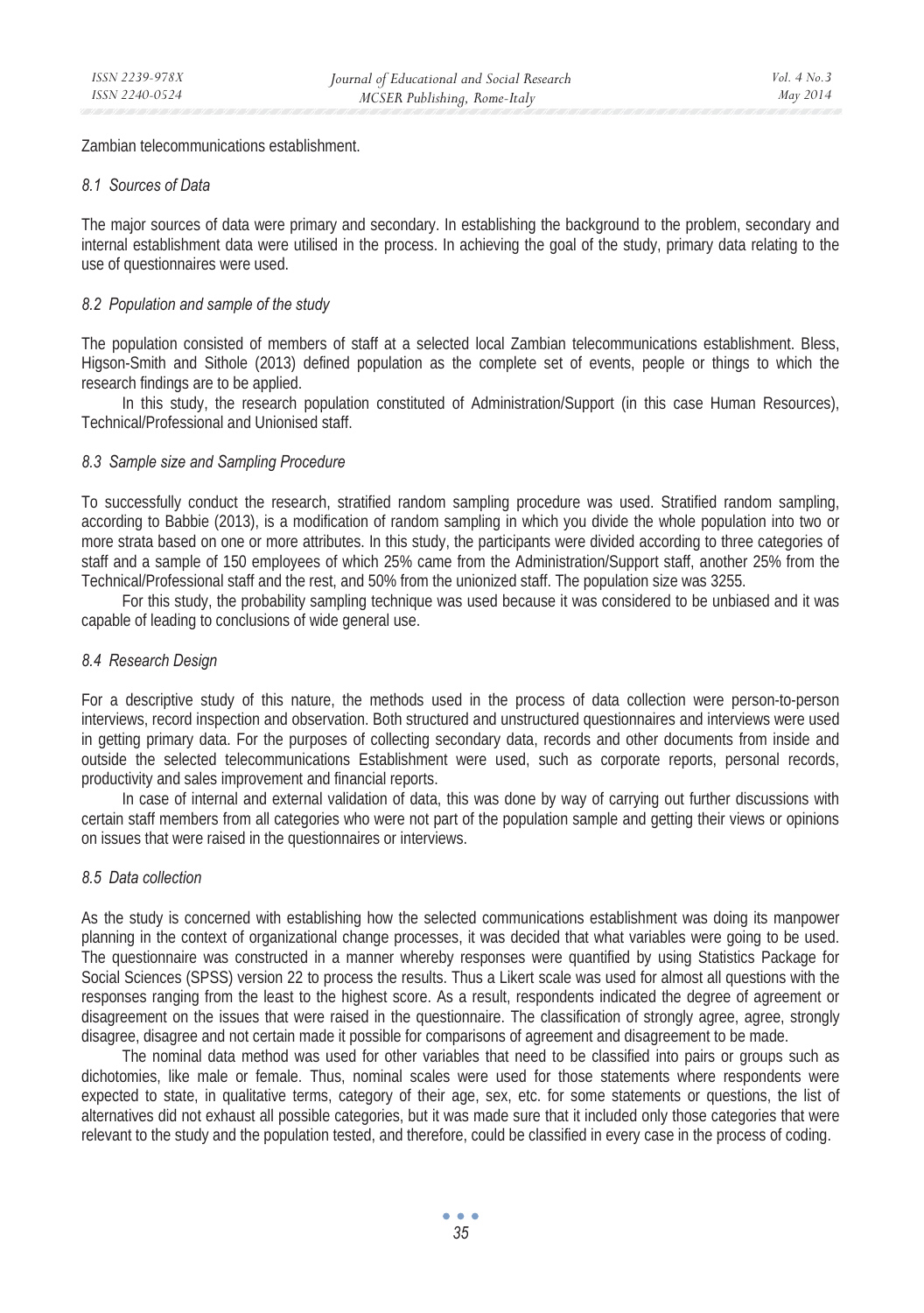#### *8.6 Data analysis*

Data analysis is the process of running various tests on data that one has obtained at the end of a research study. Therefore, it involves decisions concerning tests to be made and the data to be used in these tests. In the final analysis, the end result is formation of conclusions that can be used for future decision making.

## *8.7 Research Findings and Discussion*

It was generally observed that employees are aware of organizational change in the form of transformations in the structure, technology and people that is taking place at the selected telecommunications establishment. For instance, the majority of respondents agreed that the establishment needs to focus on providing a highly efficient, effective and reliable service to its customer base in order to survive the fierce competition from other telecommunications organisations.

Furthermore, from the observations made during the study, it was discovered that structural change has also been driven by the need for the establishment to respond to both internal and external demands.

In terms of technology the establishment has adopted to technological change as a way of improving service provision. This was seen in that of the individual/unionized employees interviewed majority agreed that there has been a visible change in technology. 12.3% agreed while 3.5% were not certain.

Change was also taking place in terms of people by ways of altering behaviour patterns so as to make them have the right attitude towards work. To consolidate this assertion, the study revealed that of the management and technical officers who participated in the study, 81% strongly agreed and 19 % simply agreed that corporate culture needs to change from one that is traditional, conservative and rigid to one that encourages flexibility, innovativeness and focus on customer satisfaction. At the same time 85.7% asserted that the current organizational culture is hindering the establishment in the process of adapting itself to environmental changes. Responses from unionized staff also indicated that 98.2% expressed agreement that people at the establishment needed to change their work behaviour and become results oriented in their approach to boost productivity, 1.8% were uncertain of this.

Nevertheless, the study revealed that technical and marketing areas are under-manning. 66.7% of the individual respondents asserted (with 28.6% disagreeing) that their departments are facing a critical shortage of skilled/ professional manpower. On the other hand departments that provide support services were reported to be over-manned. The study revealed that 77.2% of the respondents attributed this mainly to lack of participation by sections in the human resource planning process.

In the job analysis observation, 66% of the respondents in the human resources category strongly agreed and 34% simply agreed that job analysis exercises would help in enhancing the human resource planning process in the establishment as demands of the jobs versus the supply of human resources will be known.

Recruitment and placement on whether there is a proper placement of people in jobs revealed that 35.1% of unionized employees agreed, 15.8% strongly disagreed whilst 36.8% disagreed. 42.9% of management and technical officials interviewed strongly agreed and 47.6% agreed that human resource planning at the selected telecommunications establishment was not effective because some people are in wrong positions and therefore, misplaced. Only 9.5% agreed with this statement. The study revealed that the company failed to attract skilled labour such as engineers, technicians and business managers or sales and marketing executives leading to the present situation of having low production, low service quality and lack of marketing.

Findings of the study further show that the establishment had an appraisal system in place called "Management-Felt System" which was done by a supervisor for a subordinate. For management officials, panels were usually used in appraising performance. However, this system was seen as subjective and biased. Of all unionized employee interviewed, 59.6 % agreed that the performance appraisal system was subjective. 15.8% disagreed, 5.3% strongly disagreed while 19.3% were uncertain.

Training and development as a strategy is one way of enhancing internal strength or distinctive competencies of an organization in that it leads to the development of people's skills and updating their knowledge. It is however interesting that the selected establishment's training policy focuses on developing school leavers (Grade 12s) into artisans and technicians. This proved costly as it takes 3 to 4 years to develop technicians and even then, these graduate level skills cannot match the demands of the highly technologically advanced jobs that they are expected to perform. Ironically, it was also discovered that the establishment was being used as a training ground by some of the young talented employees. 19.0% of the management and technical officials strongly agreed to this assertion whilst 52.4% simply agreed, 4.8% strongly disagreed, 9.5% disagreed while 14.3% were not certain. Unionised employees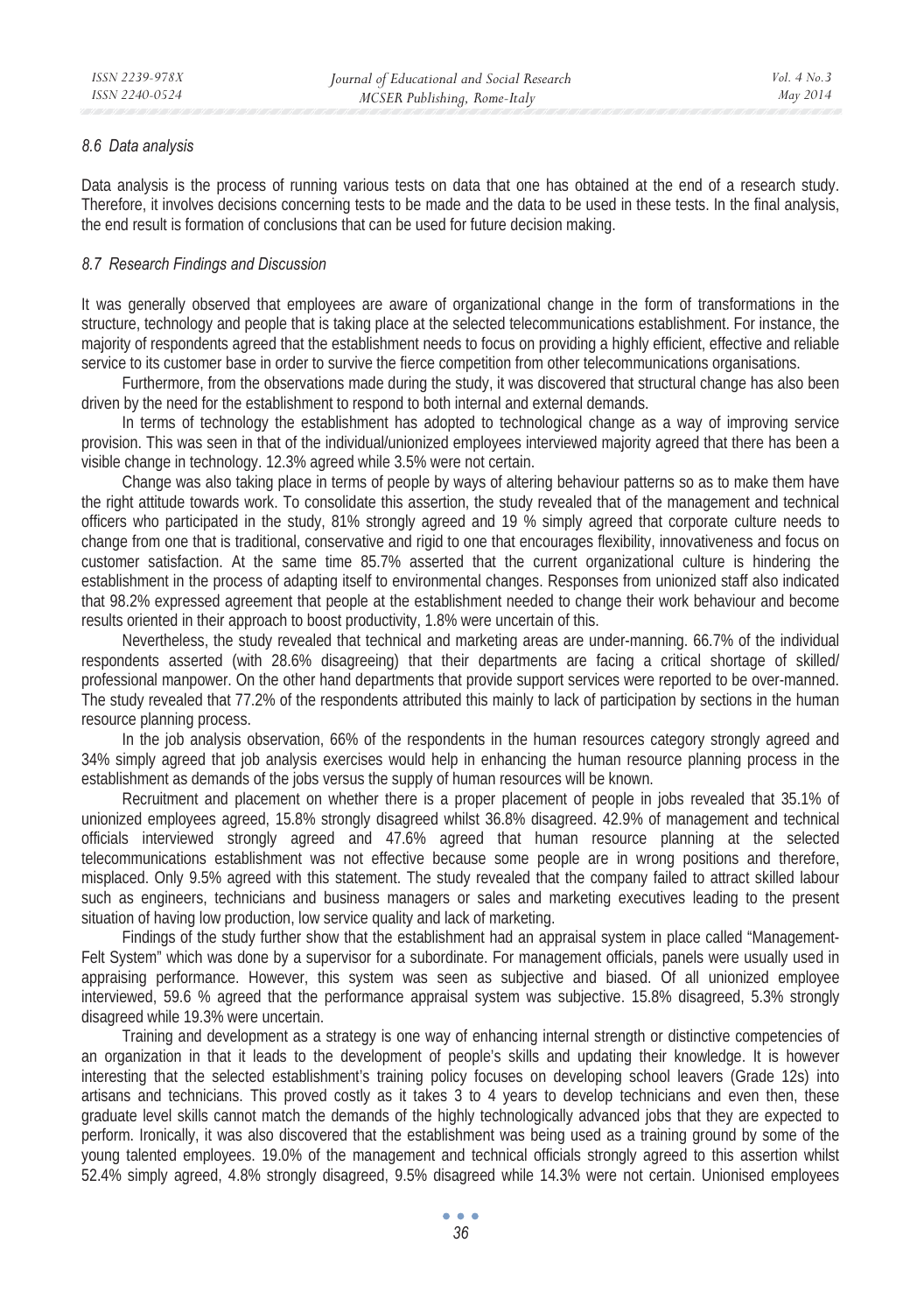| ISSN 2239-978X | Journal of Educational and Social Research | $Vol_4$ No. 3 |
|----------------|--------------------------------------------|---------------|
| ISSN 2240-0524 | MCSER Publishing, Rome-Italy               | May 2014      |
|                |                                            |               |

interviewed called for awareness campaigns to be conducted on the need for people to change their behaviours in the light of the HIV/AIDS pandemic, management needs to address this issue seriously. On the same issue, 71.4% of management and technical officials asserted that the establishment's stock of skilled and professional man power is being threatened by the pandemic while 4.8% disagreed and 23.8% were not certain.

An analysis of dissipation rates and patterns revealed that of all human resource officials who participated in the study, 81% responded by saying that skilled engineers and technicians are leaving the Organization for greener pastures. It was reported that at one time the company lost ten graduate engineers within a period of two weeks who had been recruited from a top university in the country. In fact, 14.3% of the management and technical strongly agreed and 66.7% agreed that the company's skilled/professional manpower is leaving to join other organizations due to failure by management in providing incentives. Of the unionized employees interviewed, 36.8% strongly agreed, 36.8% agreed, 8.8% strongly disagreed, 12.3% disagreed with 5.3% not certain that the pay and benefit package does not reflect the effect of inflation on salaries.

The mere fact that the company's establishment has not been reviewed for the last 13 years just shows how human resource planning is lacking as seen in table 1 below.

**Table 1:** the approved establishment remained the same till 2012. No variance analysis was done in the process of manpower planning.

| <b>Period from</b>       | Approved | Actual | Variance |
|--------------------------|----------|--------|----------|
| 01/04/96 to 31/03/97     | 3.503    | 3,250  | $-253$   |
| 01/04/97 to 31/03/97     | 3,503    | 3.287  | $-216$   |
| 01/04/98 to 31/03/99     | 3.503    | 3.225  | $-278$   |
| 01/04/2000 to 31/03/2001 | 3.503    | 3.245  | $-258$   |
| 01/04/2001 to 31/03/2002 | 3.503    | 3.228  | $-280$   |
| 01/04/2002 to 31/03/2003 | 3.503    | 3.266  | $-237$   |
| 01/04/2003 to 31/03/2004 | 3.503    | 3.213  | $-290$   |
| 01/04/2004 to 31/03/2005 | 3.503    | 3.254  | $-249$   |
| 01/04/2005 to 31/03/2006 | 3.503    | 3.244  | $-259$   |
| 01/04/2006 to 31/03/2007 | 3,503    | 3.233  | $-280$   |
| 01/04/2007 to 31/03/2008 | 3.503    | 3.288  | $-215$   |
| 01/04/2008 to 31/03/2009 | 3,503    | 3,211  | $-292$   |
| 01/04/2009 to 31/03/2010 | 3.503    | 3.234  | $-269$   |
| 01/04/2010 to 31/03/2011 | 3,503    | 3.210  | $-293$   |
| 01/04/2011 to 31/03/2012 | 3,503    | 3,212  | $-291$   |

The following table provides data on labour turnover for the period given in table 1

**Table 2:** No information was provided on the reasons why there was a high incidence of deaths during the period up to 31st March, 1998. This could be attributed to a lack of dissipation analysis.

| Year/Period | Cause             | No of Affected Employees | Total % (Turnover) |
|-------------|-------------------|--------------------------|--------------------|
|             | Resignation       |                          |                    |
|             | Death             | 12                       |                    |
| 31/03/97    | Dismiss/Discharge | 12                       |                    |
|             | Retirement        | 11                       | $36/3,250=1.1%$    |
|             | Total             | 36                       |                    |
|             | Resignation       | 4                        |                    |
|             | Death             | 77                       |                    |
| 31/03/98    | Dismiss/Discharge | 37                       |                    |
|             | Retirement        | 44                       | 162/3,287=4.7%     |
|             | Total             | 162                      |                    |
|             | Resignation       | 7                        |                    |
|             | Death             | 17                       |                    |
| 31/03/99    | Dismiss/Discharge | 6                        |                    |
|             | Retirement        | 25                       | 55/3,225=1.7%      |
|             | Total             | 55                       |                    |
|             | Resignation       | 0                        |                    |
| 31/03/2000  | Death             | 0                        | $0/3,245=0%$       |
|             | Dismiss/Discharge | 0                        |                    |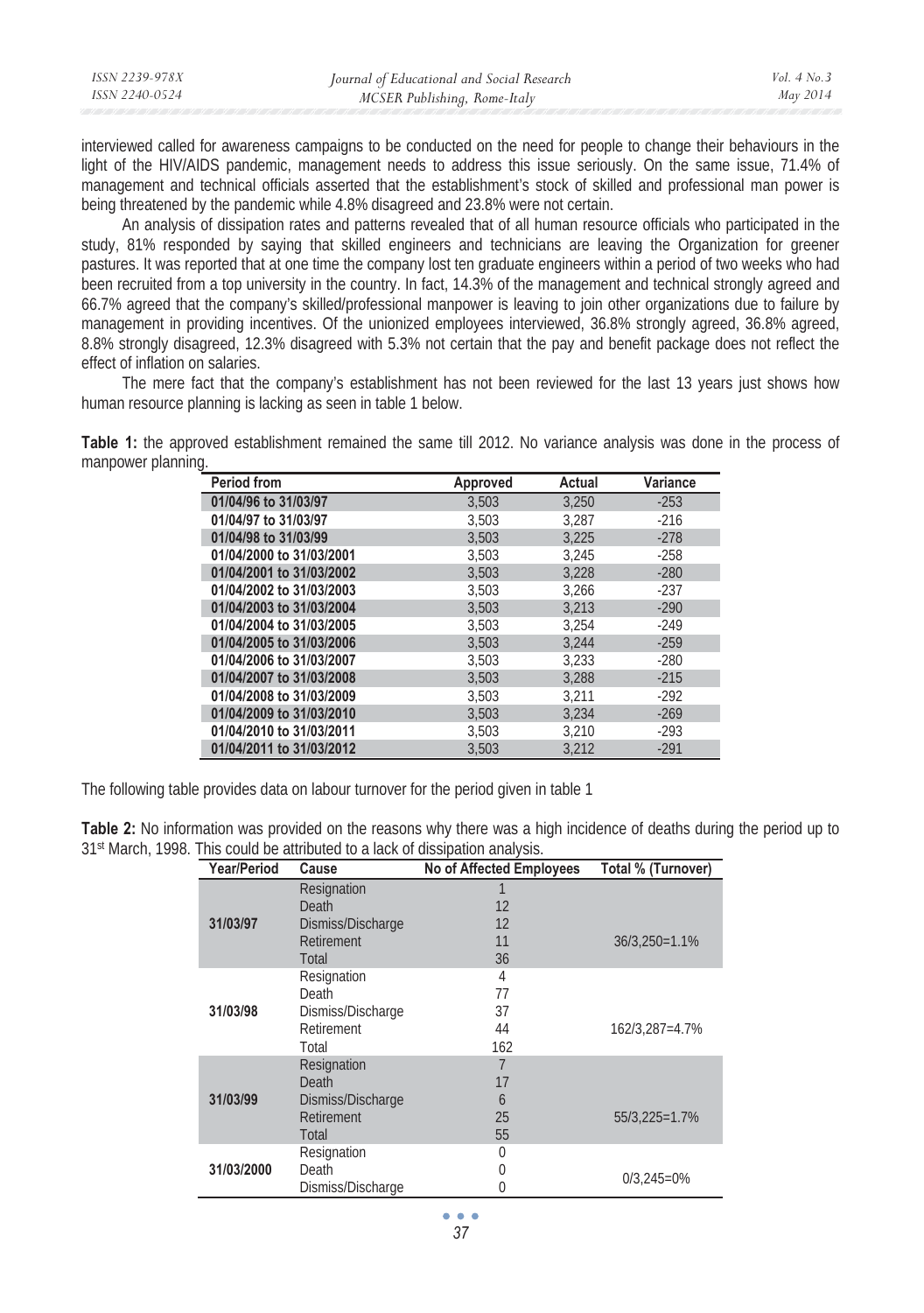|            | Retirement<br>Total                                              | 0<br>$\mathbf 0$                                 |                 |
|------------|------------------------------------------------------------------|--------------------------------------------------|-----------------|
| 31/03/2001 | Resignation<br>Death<br>Dismiss/Discharge<br>Retirement<br>Total | 1<br>13<br>12<br>11<br>37                        | 37/3,228=1.2%   |
| 31/03/2002 | Resignation<br>Death<br>Dismiss/Discharge<br>Retirement<br>Total | 2<br>0<br>12<br>12<br>26                         | 26/3,228=0.3%   |
| 31/03/2003 | Resignation<br>Death<br>Dismiss/Discharge<br>Retirement<br>Total | 12<br>$\mathbf{1}$<br>13<br>31<br>57             | 57/3,266=2.8%   |
| 31/03/2004 | Resignation<br>Death<br>Dismiss/Discharge<br>Retirement<br>Total | 0<br>0<br>0<br>0<br>$\Omega$                     | $0/3,213=0%$    |
| 31/03/2005 | Resignation<br>Death<br>Dismiss/Discharge<br>Retirement<br>Total | 13<br>$\mathbf{0}$<br>$\overline{7}$<br>12<br>32 | $32/3,254=1.1%$ |
| 31/03/2006 | Resignation<br>Death<br>Dismiss/Discharge<br>Retirement<br>Total | 0<br>0<br>1<br>1<br>$\overline{2}$               | 4/3,244=0.01%   |
|            |                                                                  |                                                  |                 |
| 31/03/2007 | Resignation<br>Death<br>Dismiss/Discharge<br>Retirement<br>Total | 0<br>0<br>14<br>5<br>19                          | 38/3,288=1.2%   |
| 31/03/2008 | Resignation<br>Death<br>Dismiss/Discharge<br>Retirement<br>Total | 23<br>$\mathbf{0}$<br>1<br>$\overline{7}$<br>31  | $31/3,211=1.3%$ |
| 31/03/2009 | Resignation<br>Death<br>Dismiss/Discharge<br>Retirement<br>Total | 14<br>$\mathbf 0$<br>3<br>23<br>40               | 40/3,211=1.6%   |
| 31/03/2010 | Resignation<br>Death<br>Dismiss/Discharge<br>Retirement<br>Total | 9<br>$\mathbf{0}$<br>$\overline{0}$<br>1<br>10   | 10/3,234=0.12%  |
| 31/03/2011 | Resignation<br>Death<br>Dismiss/Discharge<br>Retirement<br>Total | 7<br>$\mathbf 0$<br>0<br>17<br>24                | 24/3,210=0.23%  |
| 31/03/2012 | Resignation                                                      | $\overline{0}$                                   |                 |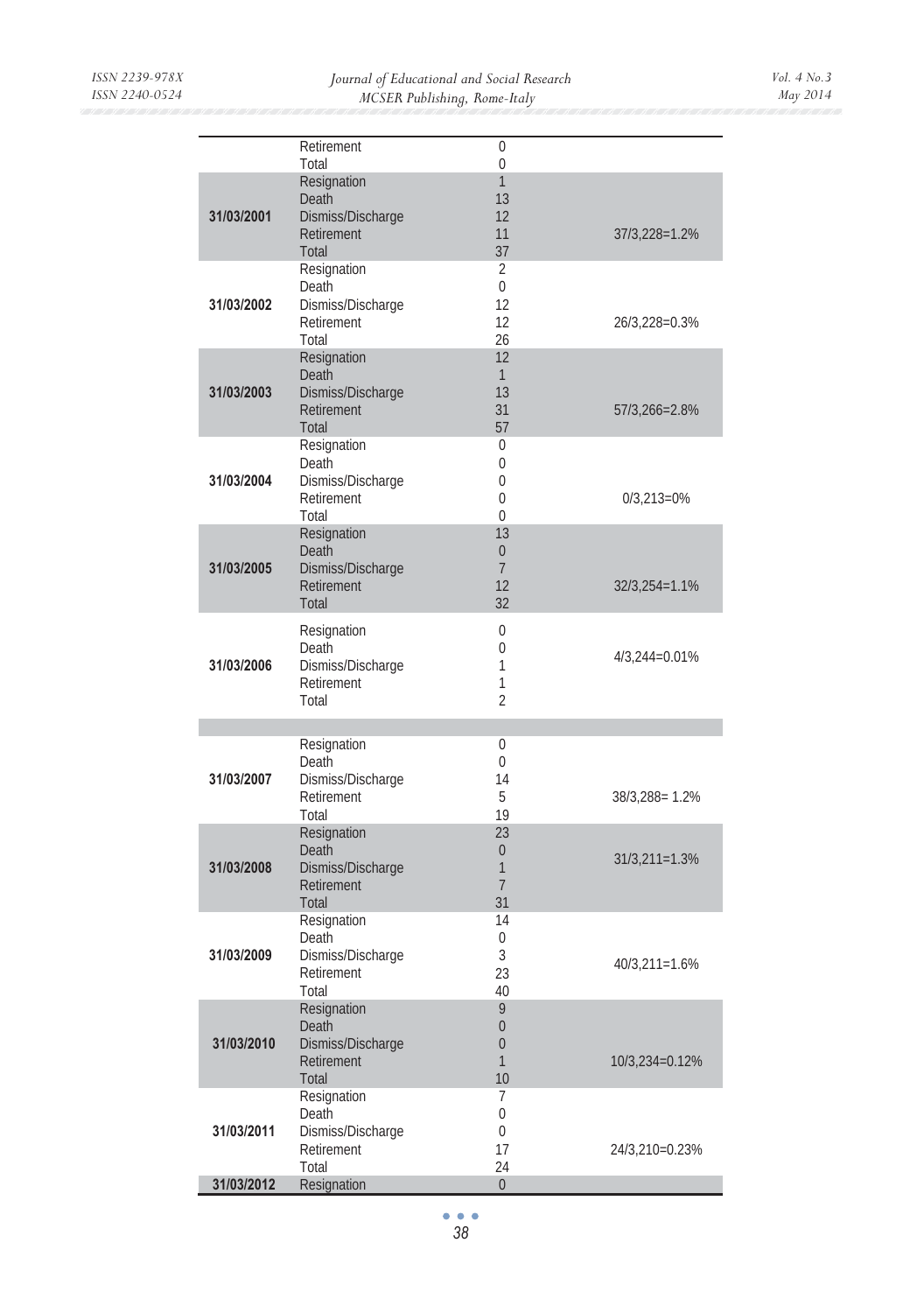| Death             |               |
|-------------------|---------------|
| Dismiss/Discharge | 7/3,212=0.06% |
| Retirement        |               |
| Total             |               |

#### *8.8 Conclusions and Recommendations*

The selected telecommunications company is changing its structure, technology and culture of its employees so as to adapt to the environmental changes and shift its emphasis from that of satisfying needs of the government (shareholders) alone to that of meeting the demands of its customers and stakeholders.

The establishment was not managing its human resource planning process in the light of organizational change. The following were the reasons why:

- a) There is no relationship between the changes taking place in the human resource system of the organization and its establishment. The establishment has not reviewed its establishment in the last 13 years.
- b) The establishment is overwhelmed by the changes taking place in the environment. Factors like technology, economy, politics and social-culture environment are all pressing hard on the establishment.
- c) The reward structure of the Organization has failed to have an impact on the recruitment, recruitment, retention and motivation of skilled people. It has been cited as one of the major contributing factors to scarcity of skilled manpower in critical areas of engineering and marketing among others. The trend in this establishment is that people leave for greener pastures.
- d) In fact, certain employees are using the establishment as a training ground or stepping stone because the same reason of having no good conditions of service to help in retaining them.
- e) A number of people have been lost to HIV/AIDS. As certain sections of the establishment, like the technical and engineering have admitted that it is a threat to their manpower, the company needs to come up with a comprehensive HIV/AIDS wellness programme.
- f) There is little participation of human resource planners in the corporate planning process as witnessed by a lack of relationship between business planning and human resource planning. It is clear now that programmes such as expansion of telephone networks or introduction of internet services lack the skilled human resources that are critical to the maintaince of the telecommunications facilities, the immediate rectification of faults, the immediate connection of customers and the provision of a high quality service.

The Zambian communications market has experienced significant improvement over the last decade. This has been characterized by rapid growth in the mobile voice market and increased investments in broadband infrastructure, broadening access and usage of ICTs. Recent developments in the sector include the liberalization of the international gateway, "privatization" of the incumbent local state-owned enterprise and the passing of the Information and Communications Technology (ICT) Act of 2009 and Electronic and Communications Transactions Act of 2009. These, and the introduction of new licensing regulations, are likely to provide a basis for stimulating increased and new investment in the sector (Government of Republic of Zambia, Act (Act No. 21 of 2009).

However, the widely anticipated favorable market entry conditions and enhanced competition premised on the provisions of the Information and Communications Technology (ICT) Act of 2009's new legal and regulatory framework have been severely constrained by the government's policy decision to restrict market entry to existing players until 2015 (Government of Republic of Zambia, Act (Act No. 21 of 2009).

The foregoing serves to demonstrate that having a good Information and Communications Technology (ICT) policy or state-of-the-art legislation is not enough. Much work remains to be done to ensure that the legal and regulatory framework works to nurture an environment that stimulates increased investment in the sector (Habeenzu, 2003).

In final conclusion, this study reveals that the issue of the privatization programme by the telecommunications establishment has made below average progress due to the fact that there is really no proper human resource planning amid the national and global reforms in the establishment.

The recommendations are as follows:

- a) The establishment needs to adapt a contingency approach in its restructuring programme. It needs to come up with the best organizational design that best fits the existing environmental conditions and demands. Its current mechanistic structure is inappropriate given the dynamics of the telecommunications industry and the need for the former monopoly to adapt to the ever changing environmental conditions driven by the competitive, free market and liberalised economy.
- b) The management should apply strategic management especially strategic planning in the process of